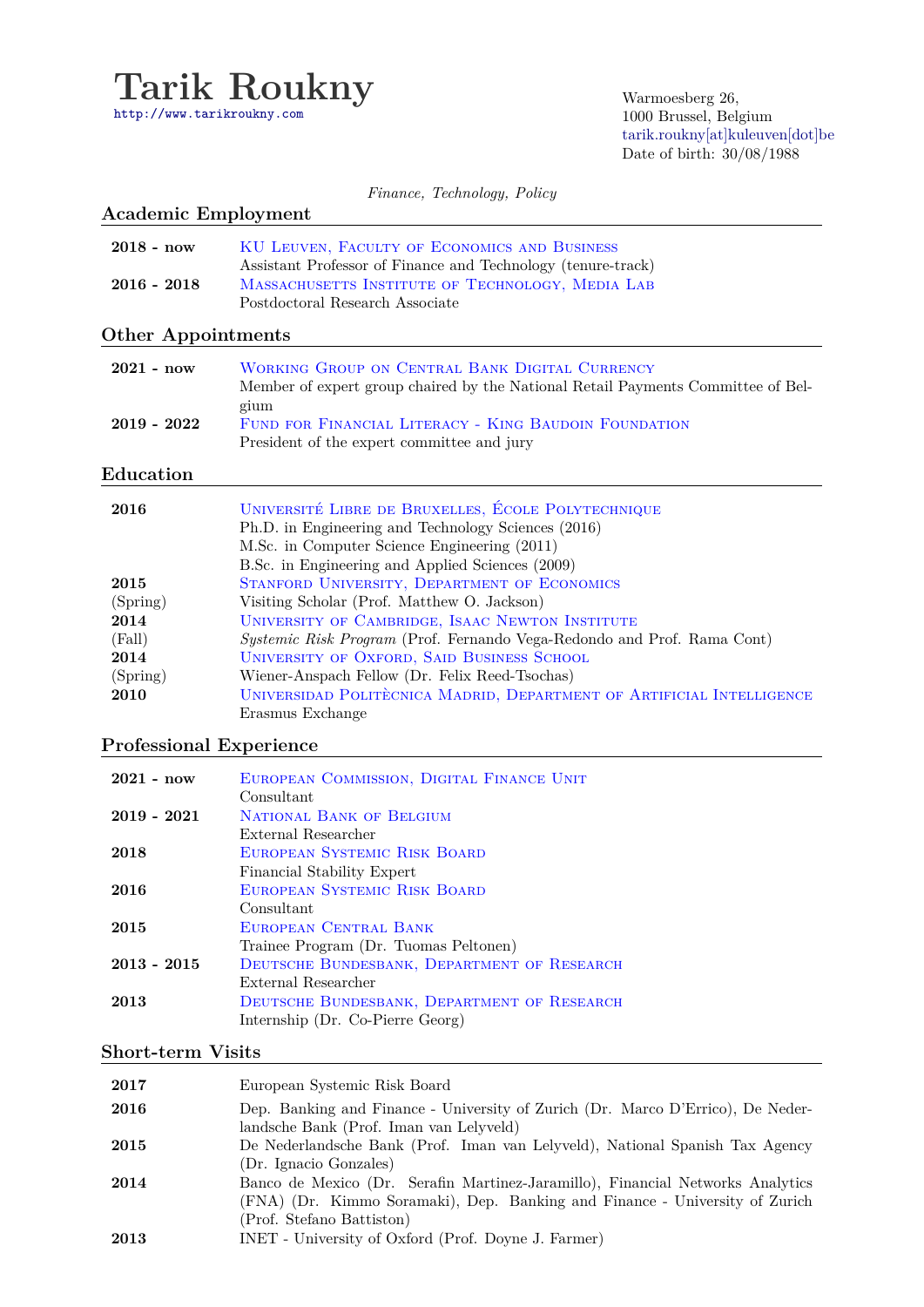| 2012 | IMT Lucca (Prof. Guido Caldarelli), Chair of System Design - ETH Zurich (Prof. |  |  |  |  |  |  |
|------|--------------------------------------------------------------------------------|--|--|--|--|--|--|
|      | Stefano Battiston)                                                             |  |  |  |  |  |  |

### **Peer-Reviewed Publications**

| 2021 | Compressing Over-the-Counter Markets                                             |
|------|----------------------------------------------------------------------------------|
|      | with Marco D'Errico (ESRB)                                                       |
|      | <i>Operations Research</i> Volume 69, No 6.                                      |
|      | - ESRB Ieke van den Burg Prize 2017                                              |
|      | - ECMI Best Paper 2020                                                           |
|      | Coverage: M. Draghi (ECB President): Welcome remarks at the third annual confer- |
|      | ence of the ESRB; International Financing Review (Thomson Reuters); Revision of  |
|      | the European Market Infrastructure Regulation (European Systemic Risk Board)     |
| 2020 | Generalists and Specialists in the Credit Market                                 |
|      | with Daniel Fricke (UCL - LSE - Deutsche Bundesbank)                             |
|      | <i>Journal of Banking and Finance</i> , Volume 112, 105335                       |
| 2018 | Interconnectedness as a Source of Uncertainty in Systemic Risk                   |
|      | with Stefano Battiston (UZH) and Joseph E. Stiglitz (Columbia University)        |
|      | Journal of Financial Stability, Volume 35, 93-106                                |
|      | Coverage: Bloomberg Businessweek, El Financiero, FNRS Magasine                   |
| 2016 | The Price of Complexity in Financial Networks                                    |
|      | with Stefano Battiston (UZH), Guido Caldarelli (IMT), Robert May (Oxford Univer- |
|      | sity) and Joseph E. Stiglitz (Columbia University)                               |
|      | Proceedings of the National Academy of Science (PNAS), 2016 113 (36) 10031-10036 |
|      | Coverage: Bloomberg, Business World, Trends, L'Avenir                            |
|      |                                                                                  |

### **Working/Submitted Papers**

| 2021 | Asset Overhang and Technological Change                                  |
|------|--------------------------------------------------------------------------|
|      | with Hans Degryse (KUL) and Joris Tielens (NBB)                          |
|      | a previous version circulated as "Banking Barriers to the green economy" |
|      | Coverage: ECB Strategy Review                                            |
| 2020 | Vertically Disintegrated Platforms                                       |
|      | with Christoph Aymanns (QuantCo) and Mathias Dewatripont (ULB)           |
|      | Available at SSRN 3507355                                                |

## **Work in Progress**

*Regulatory approaches to Decentralized Finance (DeFi) report prepared for the European Commission Smart contracts and the rise of oracles* with Kartik Anand (Deutsche Bundesbank) *Cyclical matching in financial networks* with Ugo Bolletta (Paris-Saclay) and Yanis El Omari (ESMA)

## **Other Publications (policy, short papers, etc.)**

| 2022 | Financial wealth and early income mobility                                    |
|------|-------------------------------------------------------------------------------|
|      | with Milan van den Heuvel (UGhent), Koen Schoors (UGhent), and Jan Ryckebusch |
|      | $( \mathrm{UGhent})$                                                          |
|      | Humanities & Social Sciences Communications, Nature Group, forthcoming        |
| 2018 | Compressing OTC Markets - Policy Brief                                        |
|      | <i>Research Bulletin, MIT Golub Center for Finance and Policy, 04/2018</i>    |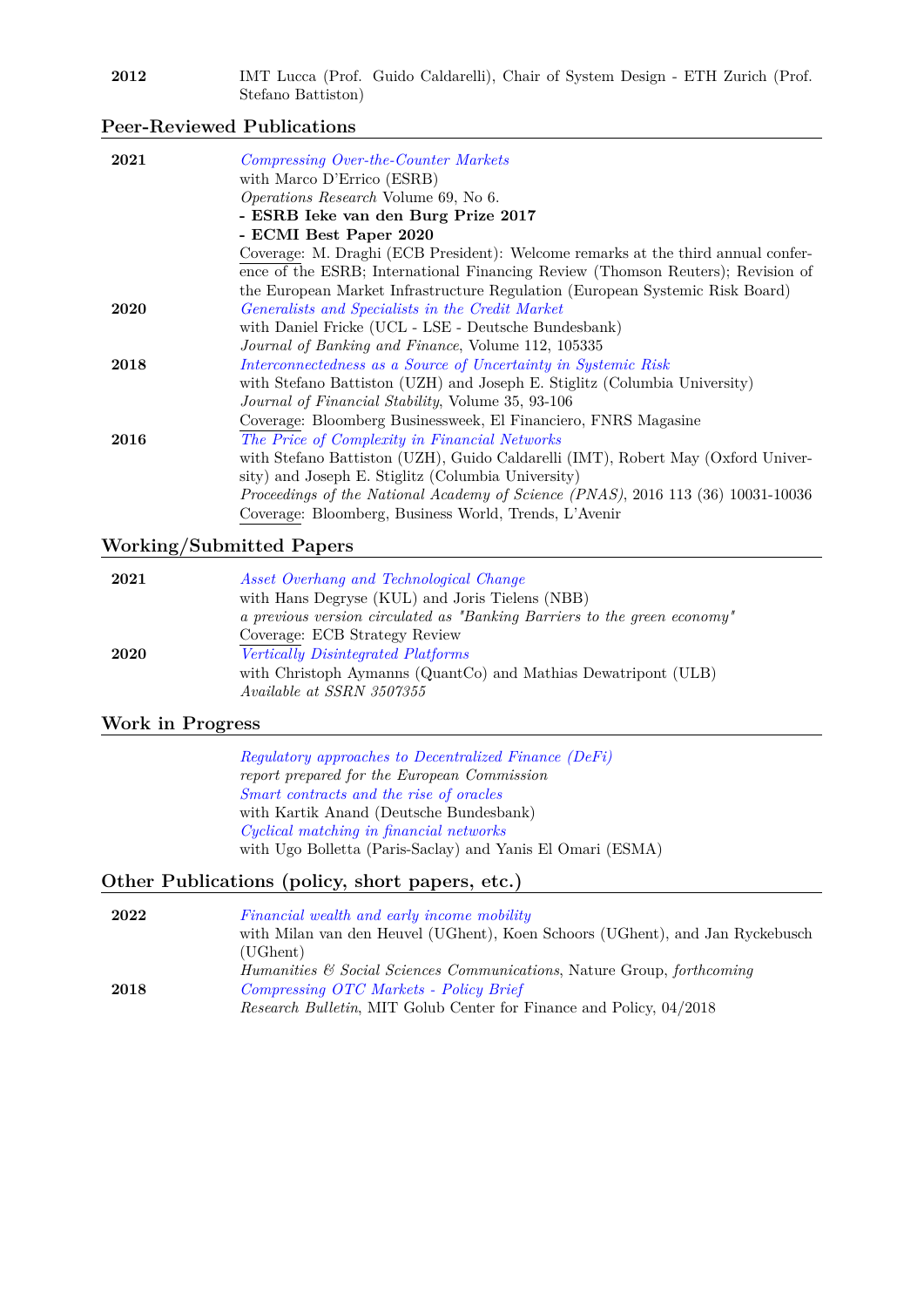| 2016 | Shedding lights on dark markets: first insights from the new EU-wide OTC derivative<br>dataset                                                                                |
|------|-------------------------------------------------------------------------------------------------------------------------------------------------------------------------------|
|      | with Jorge Abad (CEMFI), Inaki Aldasoro (BIS), Christoph Aymanns (LSE), Marco<br>D'Errico (UZH), Linda Fache Rousova (ECB), Peter Hoffman (ECB) and Sam Lang-<br>field (ESRB) |
|      | Occasional Paper No. 11/16, European Systemic Risk Board                                                                                                                      |
|      | Coverage: M. Draghi (ECB President): Welcome remarks at the third annual confer-                                                                                              |
|      | ence of the ESRB; V. Constâncio (ECB Vice-President): "Macroprudential stress-tests<br>and tools for the non-bank sector"; V. Constâncio (ECB Vice-President): "Macropru-     |
|      | dential policy in a changing financial system"; M. Draghi (ECB President): ESRB                                                                                               |
|      | annual conference welcome address; CentralBanking.com: "ESRB publishes guide to                                                                                               |
|      | OTC derivatives database"; Philip Lane (Central Bank of Ireland Governor): "The                                                                                               |
|      | Management of Systemic Risks: Current Priorities"; Andy Haldane (Bank of England)                                                                                             |
|      | Chief Economist) : "Will Big Data Keep Its Promise?"                                                                                                                          |
| 2014 | A Network Analysis of the Evolution the German Interbank Market                                                                                                               |
|      | with Co-Pierre Georg (Deutsche Bundesbank) & Stefano Battiston (UZH)                                                                                                          |
|      | Discussion Paper, Deutsche Bundesbank, no 22/2014                                                                                                                             |
| 2013 | Default Cascades in Complex Networks: Topology and Systemic Risk                                                                                                              |
|      | with Hugues Bersini (ULB), Hugues Pirotte (ULB), Guido Caldarelli (IMT Lucca) $\&$                                                                                            |
|      | Stefano Battiston (ETH Zurich)                                                                                                                                                |
|      | <i>Scientific Reports</i> , Nature Group, Volume 3: 2013                                                                                                                      |
|      | Coverage: IMF Research Bulletin, La Libre, Knack                                                                                                                              |

## **Awards and Grants**

| 2021      | Best Teaching Award - Faculty of Economics and Business, KU Leuven                |
|-----------|-----------------------------------------------------------------------------------|
| 2021-2025 | BOF grant - single promotor (200k EUR)                                            |
| 2020      | Best Paper Award - European Capital Markets Institute (ECMI)                      |
| 2019      | Best Teaching Award - Faculty of Economics and Business, KU Leuven                |
| 2019      | National Bank of Belgium initiative on Climate Change (30k EUR)                   |
| 2018      | Seed Research Grant, KU Leuven (100k EUR)                                         |
| 2017      | Young Research Initiative Fellow, United Nations Trade and Development Conference |
| 2017      | Winner of the ESRB Ieke van den Burg Prize 2017                                   |
| 2016      | Visiting Expert Grant, European Central Bank (ECB)                                |
| 2015      | US Visiting Grant, Belgian National Science Foundation (FRS-FNRS)                 |
| 2014      | Isaac Newton Fellowship, INI Program Systemic Risk, Cambridge University          |
| 2014      | Project Support Grant, Wiener Anspach Foundation, Oxford University               |
| 2013-2015 | Visiting Fellowship, Deutsche Bundesbank                                          |
| 2012-2016 | Belgian National Science Foundation (FRS-FNRS) Fellowship                         |
| 2011-2012 | Seed Financing Doctoral Grant, National Bank of Belgium                           |
|           |                                                                                   |

# **Other Training**

| 12/2016 | "Econometrics of Networks"                           |
|---------|------------------------------------------------------|
|         | CORE, Université Catholique de Louvain'              |
| 07/2013 | "Modeling and Policy Design for Financial Crises"    |
|         | WEHIA, University of Reykjavik                       |
| 07/2013 | "International School on Network Science"            |
|         | NetSci, Technical University of Denmark, Copenhaguen |
| 10/2012 | "Complex Financial Networks"                         |
|         | FOC - CRISIS, IMT Lucca                              |
|         |                                                      |

# **Academic Activities**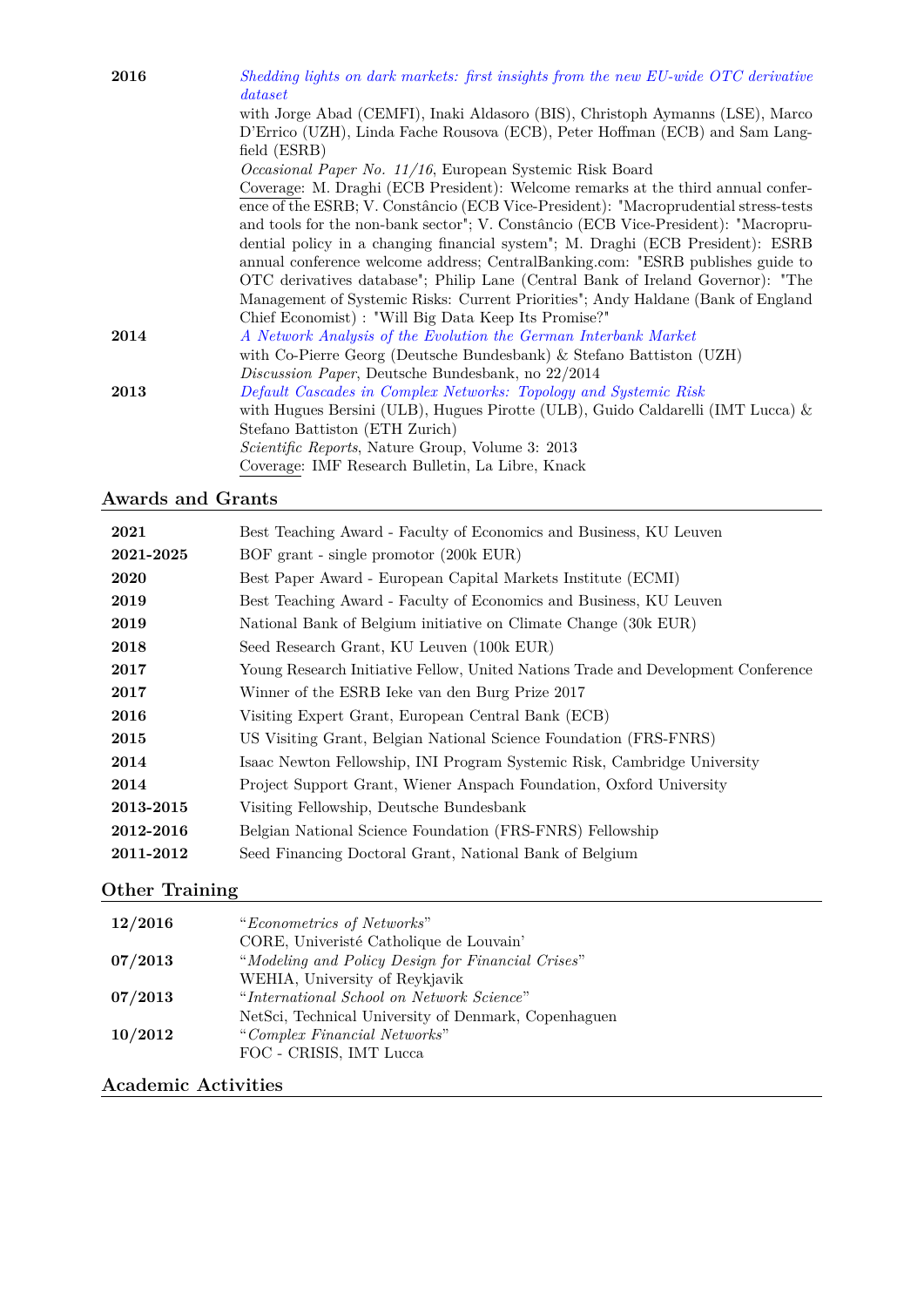| Teaching        | Modern Banking and Financial Technology                                             |
|-----------------|-------------------------------------------------------------------------------------|
|                 | Master of Business Administration - Spring 2020 - now                               |
|                 | KU Leuven, Faculty of Economics and Business                                        |
|                 | Banking                                                                             |
|                 | Master of Business Administration - Spring 2019                                     |
|                 | KU Leuven, Faculty of Economics and Business                                        |
|                 | Principles of Scientific Programming                                                |
|                 | Master of Quantitative Finance - Fall 2014                                          |
|                 | Solvay Brussels School of Economics and Management                                  |
| Referee         | Management Science (Informs), Operations Research (Informs), Journal of Banking     |
|                 | and Finance (Elsevier), Journal of Financial Stability (Elsevier), European Central |
|                 | Bank Working Paper Series, Journal of Financial Services Research (Springer), Eu-   |
|                 | ropean Journal of Operational Research (Elsevier), Journal of Network Theory and    |
|                 | Finance (Risk), Scientific Reports (Nature Group), Journal of Complex Networks      |
|                 | (Oxford), Plos ONE (PLoS), EPJ Data Science (Springer), Physica A (Elsevier), Ad-   |
|                 | vances in Complex Systems                                                           |
| Conference      | GraphNet Seminars at ULB (Brussels), Deutsche Bundesbank Conference on Net-         |
| Organisation    | works 2013 (Frankfurt), BENet 2014 (Brussels), BESC 2014 (Shanghai), BESC 2015      |
|                 | (Nanjing), Network Models and Stress-testing - CEMLA 2015 (Mexico), Regulatory      |
|                 | Dataframeworks Workshop - ESRB (Frankfurt), Network Models and Stress-testing -     |
|                 | CEMLA 2017 (Mexico), Postdoc Seminar Series at MIT Media Lab (Boston), Crypto-      |
|                 | valley Conference (Zug), Complex Networks 2018 (Cambridge), 4th Benelux Banking     |
|                 | Research Day (Brussels)                                                             |
| <b>Seminars</b> | KUL Finance Seminar Fall 2019, Spring 2020 (Leuven), Belgium Finance Research       |
|                 | Seminar (in collaboration with National Bank of Belgium) (Brussels)                 |

## **Conferences and Seminars**

| 2022 | *Economics Seminar at Université Paris-Saclay (Paris), *3rd Biennial Bank of Italy  |
|------|-------------------------------------------------------------------------------------|
|      | and Bocconi University conference on Financial stability and Regulation (Milan -    |
|      | online), *Economics of Financial Technology Conference (Edinburgh), *OCC Sympo-     |
|      | sium on Climate Risk in Banking and Finance (Washington), *13th Toulouse Con-       |
|      | ference on The Economics of Energy and Climate (Toulouse), *BSE Summer Forum        |
|      | Workshop on Financial Intermediation and Risk (Barcelona), *IMF-BAM-IMFER           |
|      | Conference on Transformational Recovery: Seizing Opportunities from the Crisis (Ra- |
|      | bat), *Qatar Centre for Global Banking and Finance annual conference (Qatar), *De-  |
|      | partment of Finance-SFIC Workshop on Green Finance (Birmingham), *7th Annual        |
|      | Conference on Alternative Finance (Cambridge)                                       |
| 2021 | Belgian Environmental Economics Day 2021 (online), 1st Workshop on Decentralized    |
|      | Finance (online), 2021 Swiss Winter Conference on Financial Intermediation (Lenzer- |
|      | heide - online), SIAM Financial Mathematics Conference (online), Financial Networks |
|      | Analytics (FNA) Seminar series (online), Global Research Alliance for Sustainable   |
|      | Finance conference (Beijing - online), the Zurich workshop on Sustainable Finance   |
|      | (Zurich)                                                                            |
| 2020 | American Economic Association Annual Meeting (San Diego), 13th Digital Eco-         |
|      | nomics Conference (Toulouse), Regulation Finance Conference - The Impact of Post-   |
|      | Crisis Regulation on Financial Markets (Philadelphia), KU Leuven - Brownbag Sem-    |
|      | inar (Leuven), the Twenty-First ACM Conference on Economics and Computation         |
|      | EC'2020 (Budapest), Central Bank Research Association Annual Meeting (London),      |
|      | The Second New York Fed Research Conference on FinTech (New York City), 11th        |
|      | Biennial Conference of the National Bank of Belgium (Brussels), MIT Digital Cur-    |
|      | rency Initiative Seminar (Boston), 3rd Toronto FinTech Conference (Toronto), ECMI   |
|      | Annual Conference, INFORMS Annual Conference (Maryland), European Banking           |
|      | Authority Policy Research Workshop - New technologies in the banking sector: im-    |
|      | pacts, risks and opportunities (Paris), Louvain Economics of Digitization Seminar   |
|      | (Louvain-la-Neuve), The Nederlandsche Bank (Amsterdam), 13th Financial Risks In-    |
|      | ternational Forum (Paris), First Edinburgh Conference on the Economics of Financial |
|      | Technology (Edinburg), 10th International Conference of the Financial Engineering   |
|      | and Banking Society (Chania)                                                        |
|      |                                                                                     |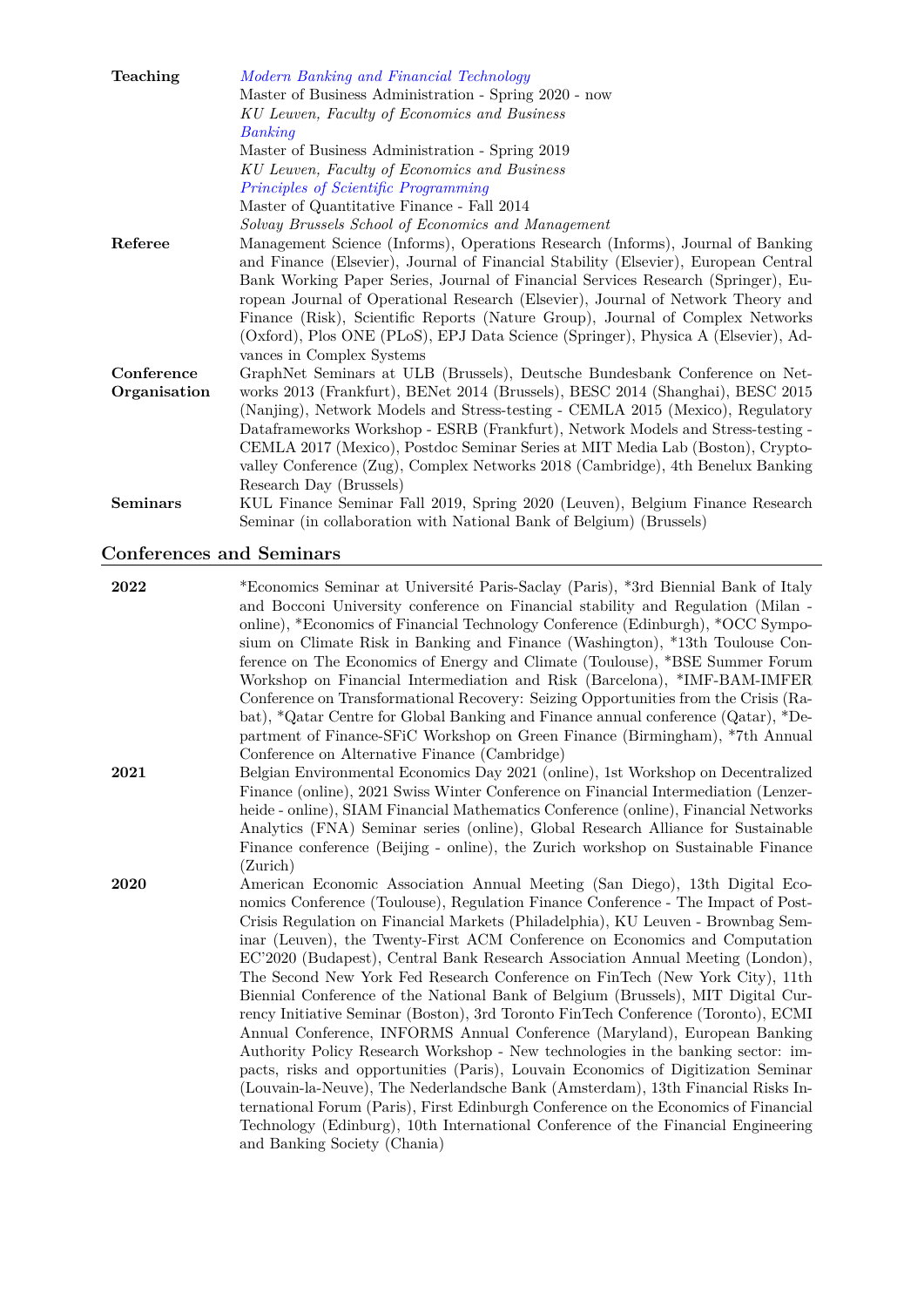| 2019 | Consob-Bocconi Baffi-Carefin meeting (Milan), Swiss Society for FinancialMarket Re-<br>search (Zurich), Spring Meeting of Young Economists (Brussels), International Bank-<br>ing, Economics and Finance Association (San Francisco), 5th International Confer-<br>ence on Computational Social Science (Amsterdam), Peer-to-Peer Financial System<br>Workshop - European Central Bank (Frankfurt), The International Sociological As-<br>sociation Research Committee 28 Summer Meeting (Princeton), The Royal Academy<br>of Science (Brussels), University of Antwerp, Digital currencies, central banks and the<br>blockchain: policy implications - BIS, CEBRA and ONB (Vienna), Social Mobility<br>joint conference AMSE - Banque de France - CEPR (Paris), AI Belgium PhD School<br>Seminar (Brussels), 6th Annual Payments Canada and Bank of Canada Joint Pay-<br>ments Research Symposium (Ottawa), Finance seminar - Vrije Universteit Amsterdam<br>(Amsterdam)                 |
|------|-------------------------------------------------------------------------------------------------------------------------------------------------------------------------------------------------------------------------------------------------------------------------------------------------------------------------------------------------------------------------------------------------------------------------------------------------------------------------------------------------------------------------------------------------------------------------------------------------------------------------------------------------------------------------------------------------------------------------------------------------------------------------------------------------------------------------------------------------------------------------------------------------------------------------------------------------------------------------------------------|
| 2018 | Joint Expert Group in Interconnectedness - ESRB/ECB (Frankfurt), Belgian Finance<br>Research Forum (Brussels), CompleNet 2018 (Boston), Finance lunch Seminar - MIT<br>Sloan, Solvay Brussels School of Economics and Management (Brussels)                                                                                                                                                                                                                                                                                                                                                                                                                                                                                                                                                                                                                                                                                                                                               |
| 2017 | United Nations Conference on Trade and Development (Geneva), ESRB 2nd Annual<br>Conference (Frankfurt), Workshop on Measurements and Control of Systemic Risk<br>(Montreal), Conference on Complex Systems 2017 (Cancun), SIAM Network Work-<br>shop (Pittsburgh), International Conference on Network Science 2017 (Indianapolis),<br>International Banking, Economics and Finance Association 2017 (San Diego), Joint<br>Expert Group in Interconnectedness - ESRB/ECB (Frankfurt), First Conference of<br>Financial Networks and Sustainability (Zurich), American Economic Association 2017<br>Annual Meeting (Chicago), Finance Seminar - University of St. Gallen, LIDS Seminar<br>- MIT, Financial Mathematics Seminar - Worcester Polytecnic School, Institute for<br>Data, Systems and Society (IDSS) - MIT, Chair of Mathematical Finance - Imperial<br>Colledge London, NaXys Seminar - University of Namur, Media Lab - MIT, Faculty<br>of Business and Economics - KU Leuven |
| 2016 | BeNet 2016 (Louvain-La-Neuve), Systemic Risk in Derivatives Markets - Systemic<br>Risk Center (London), IFABS 2016 (Barcelona), Joint Expert Group in Interconnect-<br>edness - ESRB/ECB (Frankfurt), Belgian Research Financial Forum (Brussels), In-<br>teraction Seminar - GREQAM Université of Aix-Marseille (Marseille), ESRB Seminar<br>- European Central Bank (Frankfurt), Research Seminar - The Nederlandsche Bank<br>(Amsterdam), CeNDEF- University of Amsterdam (Amsterdam), CORE - Université<br>Catholique de Louvain (Louvain-la-Neuve), Department of Economics - University of<br>Ghent (Ghent), CeReFIM - University of Namur (Namur), Departement of Banking<br>and Finance - University of Zurich (Zurich)                                                                                                                                                                                                                                                           |
| 2015 | Joint Expert Group in Interconnectedness - ESRB/ECB (Frankfurt), Stress Test-<br>ing For Financial Stability - CEMLA/University of Zurich (Mexico), Systemic Risk<br>Analytics - ESRB/Bank of Finland (Helsinki), Endogenous Networks and Equilib-<br>rium Dynamics - Banque de France (Paris), Media Lab - Massachusetts Institute of<br>Technology (Boston), Department of Economics - Ghent University (Ghent), Emile<br>Bernheim Centre - Université Libre de Bruxelles (Brussels), Department of Economics<br>- Stanford University (Stanford)                                                                                                                                                                                                                                                                                                                                                                                                                                       |
| 2014 | Network Analysis and Financial Stability Issues - CEMLA (Mexico), ECCS 2014<br>(Lucca), Global System Science Meeting (Lucca), Eco**2 Symposium - London School<br>of Economics (London), Isaac Newton Institute - University of Cambridge (Cam-<br>bridge), NaXys - Université de Namur (Namur), Financial Complex Systems (FiXS) -<br>Université Catholique de Louvain (Louvain-la-Neuve), INET - Oxford University (Ox-<br>ford), Paris School of Economics (PSE) - Unversité Paris Sorbonne-Panthéon (Paris)                                                                                                                                                                                                                                                                                                                                                                                                                                                                          |
| 2013 | Workshop on Financial Networks - Deutsche Bundesbank (Frankfurt), IFABS 2103<br>(Nottingham), WEHIA 2013 (Reykjavik), Second GSS Conference (Brussels), Net-<br>works of Networks - NetSci 2013 (Copenhagen), Network Approaches to Interbank<br>Markets (Castellon), DG-Market - European Commission (Brussels), INET - Oxford<br>University (Oxford), IB2 - ULB and VUB (Brussels), ECARES - Solvay Brussels<br>School of Economics and Management (Brussels)                                                                                                                                                                                                                                                                                                                                                                                                                                                                                                                           |
| 2012 | Modelling Financial Systems - Latsis Symposium (Zurich), Data-driven Modelling of<br>Contagion Processes - ECCS 2012 (Brussels)                                                                                                                                                                                                                                                                                                                                                                                                                                                                                                                                                                                                                                                                                                                                                                                                                                                           |

## **Conference Discussions**

**2022** *Climate Change-Related Regulatory Risks and Bank Lending* (Isabella Mueller - Halle Institute for Economic Research) 2022 Swiss Winter Conference on Financial Intermediation (Lenzerheide)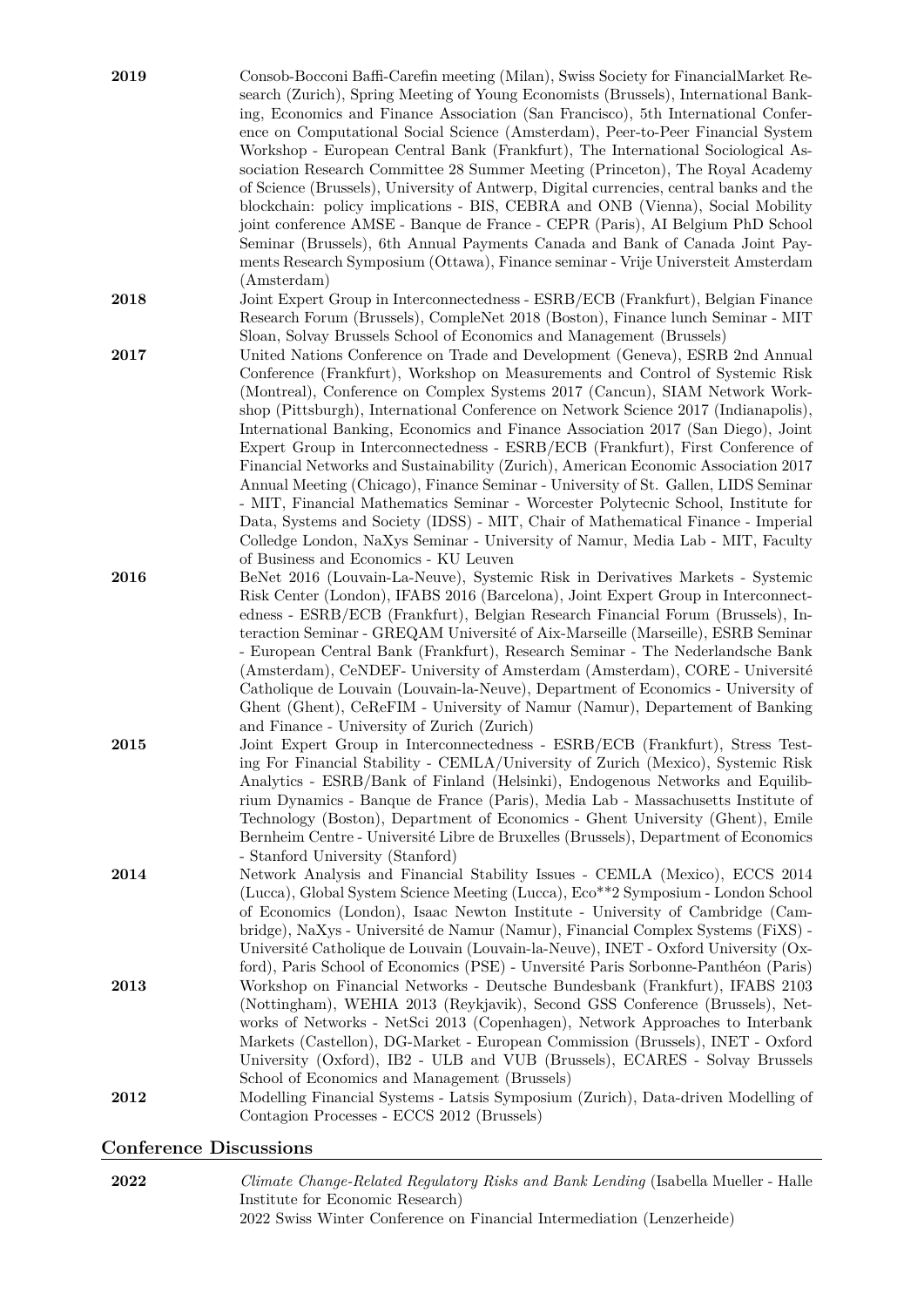| 2021 | Credit Freezes, Equilibrium Multiplicity, and Optimal Bailouts in Financial Networks |
|------|--------------------------------------------------------------------------------------|
|      | (Matthew Jackson - Stanford University)                                              |
|      | Congress of the Scottish Economic Society (online)                                   |
| 2019 | Regulation automata: using the blockchain to efficiently supervise financial markets |
|      | (Raphael Auer - BIS)                                                                 |
|      | Peer-to-Peer Financial System Workshop - European Central Bank, Frankfurt            |
|      | Lighting up the Dark: Liquidity in the German Corporate Bond Market (Yalin Gunduz    |
|      | - Deutsched Bundesbank)                                                              |
|      | International Banking, Economics and Finance Association (IBEFA), San Francisco      |
|      | Information Sharing and Bank Risk-Taking Behavior (Beni Kouevi-Gath - ECARES,        |
|      | ULB)                                                                                 |
|      | Spring Meeting of Young Economists, Brussels                                         |
| 2017 | CDS market structure and systemic risk (Iman van Lelyveld - De Nederlandsche Bank)   |
|      | Session on Understanding Derivative Markets Using Trade Repository Data              |
|      | International Banking, Economics and Finance Association (IBEFA), San Diego          |
| 2014 | Mandatory Disclosure and Financial Contagion (Gadi Barlevy - Chicago Fed)            |
|      | Interconnectedness: Building Bridges between Policy and Research                     |
|      | International Monetary Fund (IMF) Conference, Washington DC                          |
| 2013 | Taking Uncertainty Seriously: Simplicity versus Complexity in Financial Regulation   |
|      | (Sujit Kapadia - Bank of England)                                                    |
|      | Banking Regulation in Complex Financial Systems                                      |
|      | Deutsche Bundesbank Conference, Frankfurt                                            |

#### **Computer Skills**

C, C++, JAVA, HTML, CSS, PHP, SQL, MATLAB, R, Python, STATA, Qt, OpenGL, LISP, Perl, Bash, MS Office, Latex, Django, Git, Bootstrap

#### **Software Development**

#### *NetGen* [\(http://www.netgen-toolbox.net\)](http://www.netgen-toolbox.net)

Open source software that cleans and analyzes raw data on financial networks. Aimed at helping policy makers and academics in analysing markets through the lens of data mining and network theory

### **Languages**

French (native), English (fluent), Spanish (fluent), Dutch (basic), Arabic (basic)

#### **References**

#### **Prof. Mathias Dewatripont**

Solvay Brussels School of Economics and Management mdewat@ulb.ac.be **Prof. Joseph E. Stiglitz** Columbia University jes322@columbia.edu **Prof. Hans Degryse** KU Leuven hans.degryse@kuleuven.be **Dr. Tuomas Peltonen** European Systemic Risk Board tuomas.peltonen@ecb.int **Prof. Stefano Battiston** University of Zurich stefano.battiston@uzh.ch **Prof. Hugues Bersini** Université Libre de Bruxelles bersini@ulb.ac.be **Prof. Renaud Lambiotte** University of Oxford renaud.lambiotte@maths.ox.ac.uk